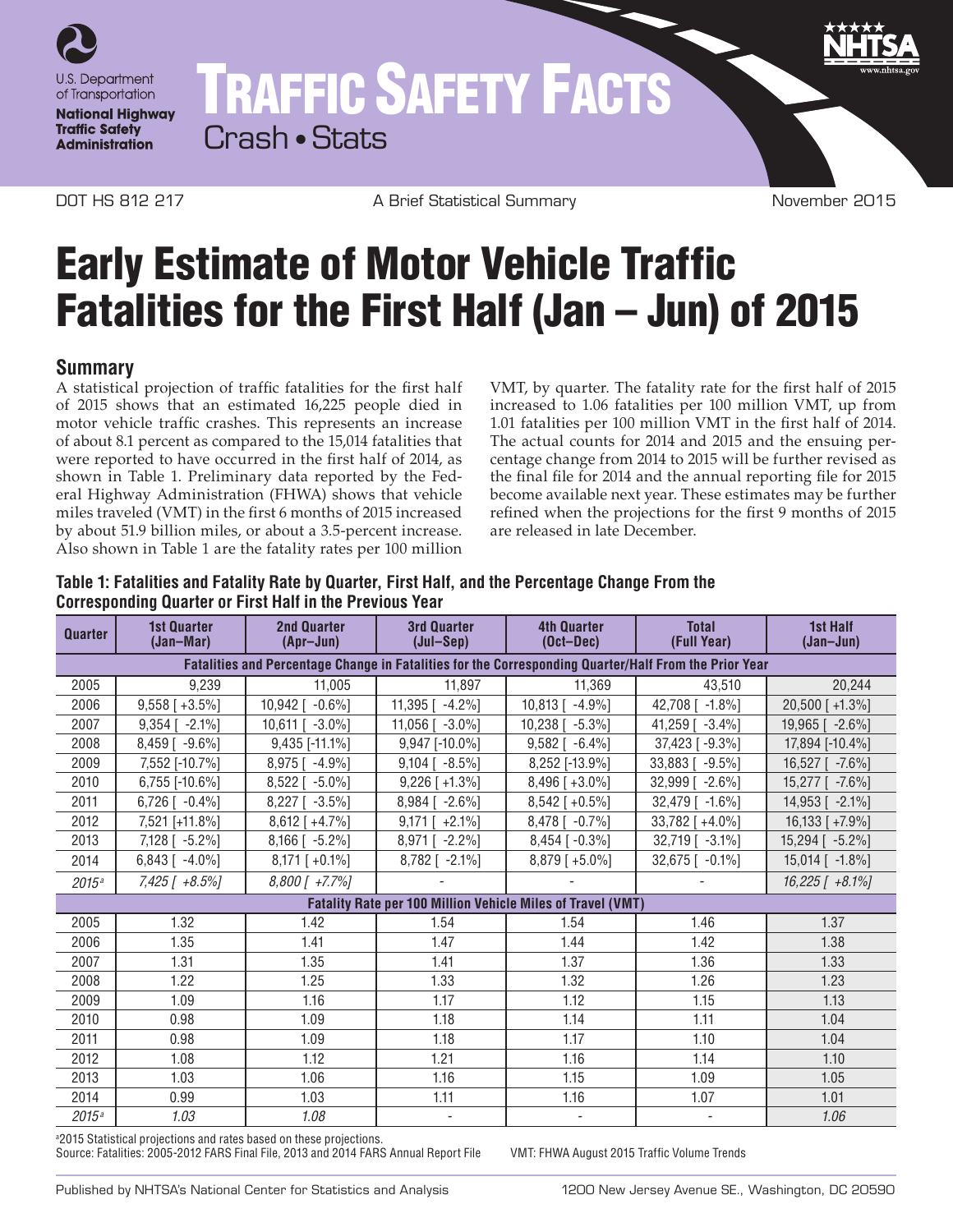Figure 1 shows the historical trend of the percentage change every quarter from the same quarter in the previous year, going back to 1976. NHTSA has fatality data going back to 1975, and the shading in the chart depicts the years during which there were significant number of consecutive quarters

with declines as compared to the corresponding quarters of the previous years. The declines during the early 1980s and 1990s lasted 11 consecutive quarters, while the most recent decline occurred over 17 consecutive quarters ending in the second quarter of 2010.





# **Regional Differences**

As discussed in a methodology Research Note (Statistical Methodology to Make Early Estimates of Motor Vehicle Traffic Fatalities, Report No. DOT HS 811 123), the statistical procedures employed in these projections were generated for each NHTSA administrative region and were collated to create the national estimate. This allows for the comparison of regional estimates in 2015 with the reported regional totals in 2014, as depicted by the estimated percentage changes in Figure 2. Nine of the 10 NHTSA regions experienced increases in 2015 as compared to 2014. The estimated regional year-to-year percentage changes shown in Figure 2 are subject to change as fatality counts for 2014 and 2015 are finalized.